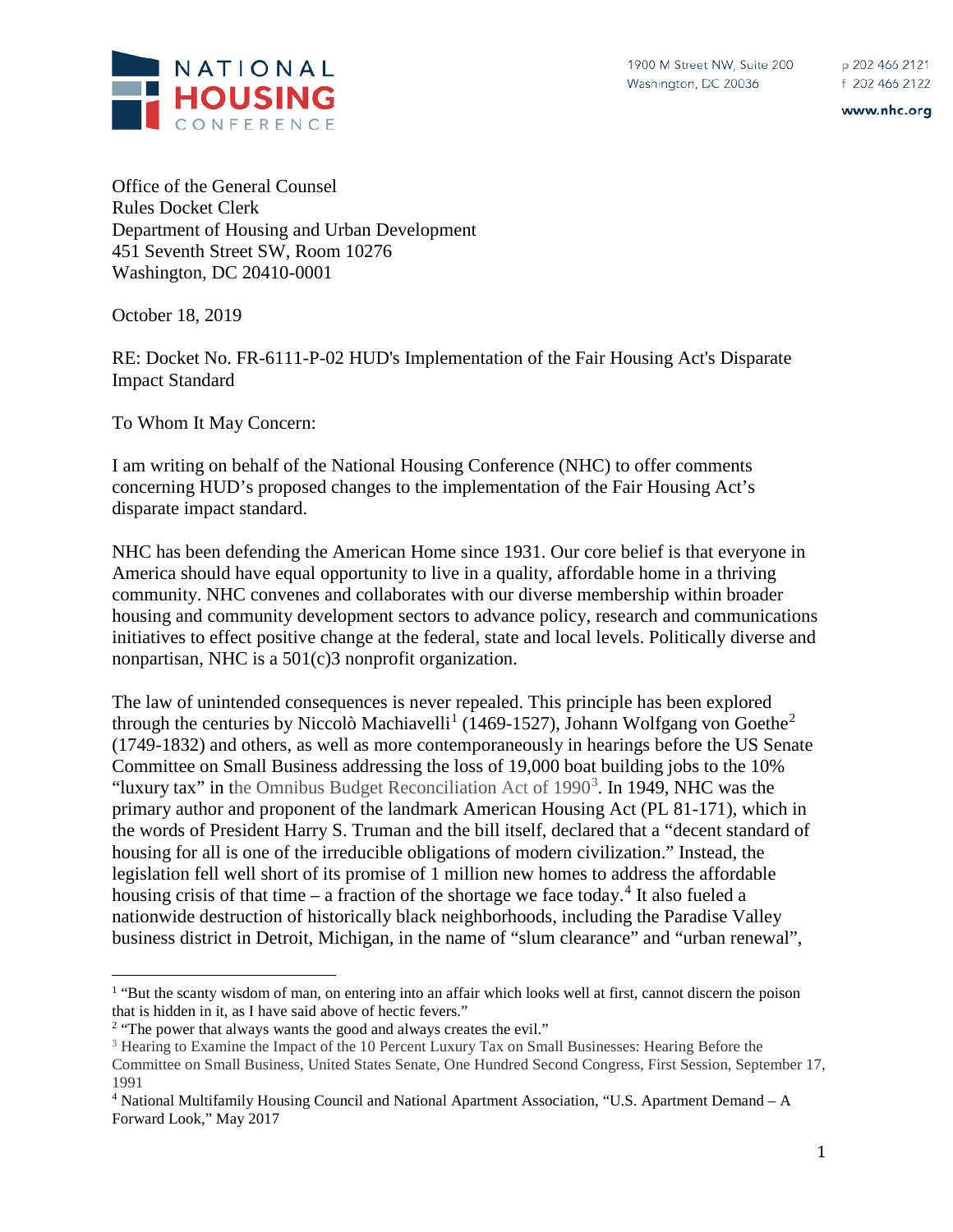

www.nhc.org



which many civil rights leaders of the day labeled "Negro removal."<sup>[5](#page-1-0)</sup> The displacement that resulted sowed the seeds of urban unrest fifteen years later.

The often wide delta between intention and impact is the cornerstone of the concept of the disparate impact standard, which is a critical component of the Fair Housing Act of 1968. NHC, along with our allies at the National Urban League and the NAACP, was a committed advocate for this landmark piece of civil rights legislation. The concept of disparate impact, as outlined in the Fair Housing Act, has been upheld by 11 of the 13 U.S. Courts of Appeals, as well as the Supreme Court.<sup>[6](#page-1-1)</sup> Yet HUD did not establish a clear standard on disparate impact until 2013. In proposing changes to this disparate impact rule, HUD explained it was attempting to "better reflect the Supreme Court's 2015 ruling in Texas Department of Housing and Community Affairs v. Inclusive Communities Project, Inc."[7](#page-1-2) But in the referenced Supreme Court case, the Court made explicit reference to HUD's 2013 disparate impact rule, and in agreeing to hear the case at all, the Court implicitly backed the rule by declining to alter the disparate impact standard.<sup>[8](#page-1-3)</sup>

In passing the Fair Housing Act, Congress aimed to eradicate discrimination in housing practices and ensure that everyone had equal access and due process. The proposed rule change would drastically increase the threshold for plaintiffs to bring housing discrimination claims under the Fair Housing Act. The legal arguments for this assertion are well-elucidated in the comment letters of many of NHC's members including the National Fair Housing Alliance and the Center for Responsible Lending, whose views we endorse. We agree that HUDs proposed rule would have a devastating impact on countless people, particularly low- and moderateincome individuals and all people of color, who continue to face discrimination in finding housing on the basis of their race, religion, gender, ability status and so much more.<sup>[9](#page-1-4)</sup>

No single statistic better illustrates the inadequacy of a disparate intent standard in the modern mortgage finance system than the fact that housing in America remains more segregated today than it was when mortgage discrimination was legal. The black homeownership rate today has collapsed to a horrifying rate of 40.6 percent — lower than it was in 1967 when redlining was

<span id="page-1-0"></span> <sup>5</sup> Weber-Davis, Laura, "CuriosiD: How A 1900s Black Detroit Community Was Razed For A Freeway," *WDET*, October 2015

<span id="page-1-1"></span><sup>6</sup> Texas Dept. of Housing and Community Affairs v. Inclusive Communities Project, Inc., 576 U. S. (2015)

<span id="page-1-2"></span><sup>7</sup> Docket No. FR-6111-P-02 HUD's Implementation of the Fair Housing Act's Disparate Impact Standard

<span id="page-1-3"></span><sup>8</sup> Western Center on Law & Poverty, National Housing Law Project, and Shrive Center on Poverty Law, "HUD's Disparate Impact Rule: An Overview for Legal Advocates," August 2019

<span id="page-1-4"></span><sup>9</sup> Cheng, Ping; Lin,Zhenguo; and Liu, Yingchun, "Racial Discrepancy in Mortgage Interest Rates," The Journal of Real Estate Finance and Economics, July 2015; Glantz, Aaron and Martinez, Emmanuel, "For people of color, banks are shutting the door to homeownership," *Reveal News*, February 2018; Levy, Diane; Wissoker, Doug; Aranda, Claudia; Howell, Brent; Pittingolo, Rob; Sewell, Sarale; and Santos, Rob, "A Paired-Testing Pilot Study of Housing Discrimination against Same-Sex Couples and Transgender Individuals," Urban Institute, June 2017; Friedman, Samantha; Reynolds, Angela; Scovill, Susan; Brassier, Florence; Campbell, Ron; Ballou, McKenzie, "An Estimate Of Housing Discrimination Against Same-Sex Couples," HUD Office of Policy Development and Research, June 2013; Aranda, Caludia, "Targeting Disability Discrimination: Findings and Reflections From the National Study on Housing Discrimination Against People Who Are Deaf and People Who Use Wheelchairs," Cityscape, 2015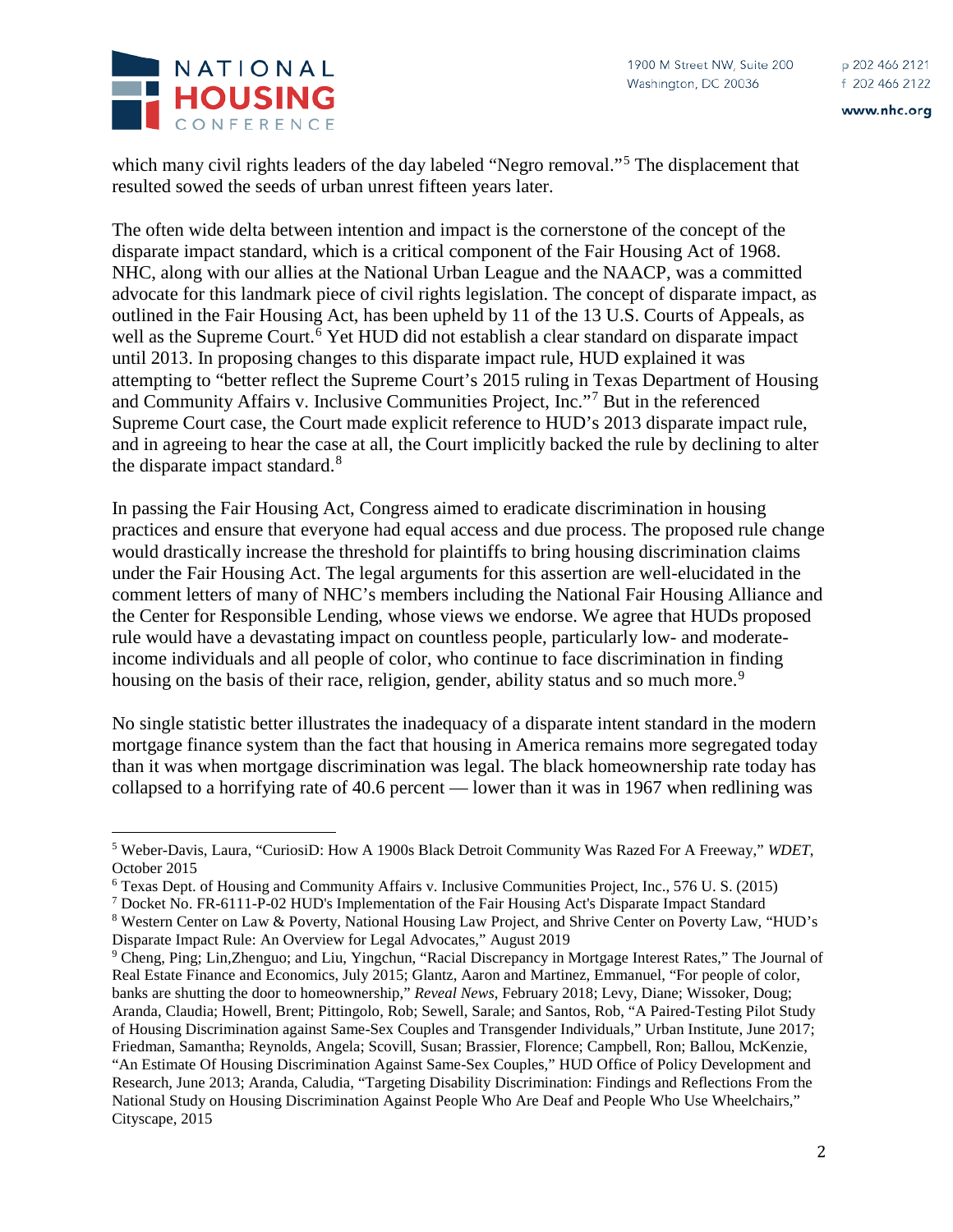



INATIONAL **HOUSING** CONFERENCE

legal, and far below the 73.1 percent rate for non-Hispanic whites.<sup>[10](#page-2-0)</sup> This disparity drives a severe and destabilizing racial wealth gap between median white and black households of nearly 1000 percent. $^{11}$  $^{11}$  $^{11}$ 

While some lenders continue to actively redline non-white neighborhoods, most are willing and able to make these loans. However, multiple market drivers like racial disparities in multigenerational wealth, existing housing values, disproportionate student debt burdens and the increased cost in originating and servicing mortgages create a disincentive for making loans under \$200,000. The disparate impact standard is essential to ensuring lenders look beyond the "invisible hand" of the market and actively seek out underserved markets to successfully close this growing gap. Most parents have had the experience of a child breaking a beloved and fragile family heirloom defending themselves with the assertion that they "didn't mean it." But that neither absolves their responsibility, nor that of their parents to "child-proof" their homes.

Similarly, HUD has an existential obligation to affirmatively further fair housing through its actions and policy. Yet the proposed rule all but renders the disparate impact standard moot by establishing a near-impossible standard for plaintiffs to make disparate impact claims. The rule would do away with the current burden-shifting test, which requires first that a plaintiff shows that a practice leads to a statistical disparity, second that a defendant shows the practice is necessary, and finally that the plaintiff shows that a less discriminatory practice could achieve the same ends. In place of this straightforward, three-part test, the new rule would establish a complicated, arbitrary five-part test, requiring plaintiffs to prove (i) that a policy is "arbitrary, artificial, and unnecessary," (ii) that a "robust causal link" exists between the policy and the disparate impact, (iii) that it negatively affects members of a protected class, (iv) that the impact is significant, and (v) that the plaintiff's injury is directly caused by the practice.

In addition to the elevation of this due process bar for plaintiffs, the new rule would also lower the bar for defendants by giving them three remarkably easy standards to meet to justify their policy: if the policy isn't the cause of the harm, if the policy is being used as intended and is the product of a third party, and if the policy is shown by an expert to not cause harm. The second of these three standards is the most concerning, because it opens the door for discrimination through the use of algorithms created by third parties. These algorithms are already commonly used in many housing transactions, including decisions about credit risk, mortgage interest rates, and home values.<sup>[12](#page-2-2)</sup> Excluding lenders and landlords from liability for algorithms from third parties would allow them to shop for algorithms without regard to their potential for discriminatory effects. As Lisa Rice of the National Fair Housing Alliance, and

<span id="page-2-0"></span> <sup>10</sup> U.S. Census Bureau, "Quarterly Residential Vacancies and Homeownership, Second Quarter 2019," July 2019

<span id="page-2-1"></span><sup>&</sup>lt;sup>11</sup> Dettling, Lisa J.; Hsu, Joanne W.; Jacobs, Lindsay; Moore, Kevin B.; and Thompson, Jeffrey P., "Recent" Trends in Wealth-Holding by Race and Ethnicity: Evidence from the Survey of Consumer Finances," Board of Governors of the Federal Reserve System, September 2017

<span id="page-2-2"></span><sup>12</sup> Dezember, Ryan and Podkul, Cezary, "OK, Computer: How Much Is My House Worth?" *Wall Street Journal*, November 2018; Vogel, Miriam, "Making equitable access to credit a reality in the age of algorithms ," *The Hill*, August 2019; Capps, Kriston, "How HUD Could Dismantle a Pillar of Civil Rights Law," *CityLab*, August 2019; Greene, Solomon and Galvez, Martha, "How a Proposed Rule Would Make It Harder to Fight Housing Discrimination," Urban Institute, August 2019